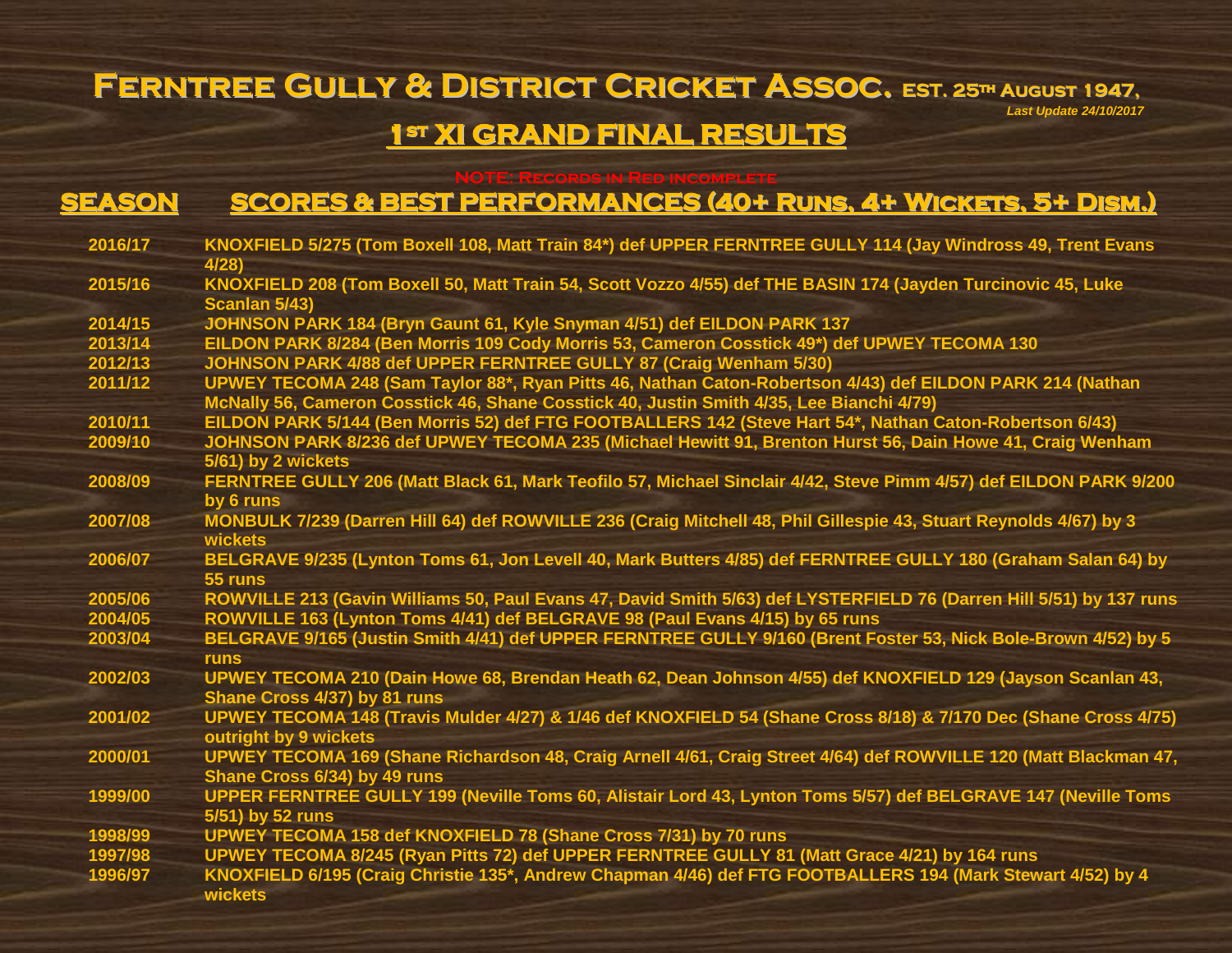| SEASON  | <b>SCORES &amp; BEST PERFORMANCES (40+ RUNS, 4+ WICKETS, 5+ DISM.)</b>                                               |
|---------|----------------------------------------------------------------------------------------------------------------------|
| 1995/96 | BELGRAVE 170 def BLUEBIRDS 139 (Les Pimm 6/57, Neville Toms 4/59) by 31 runs                                         |
| 1994/95 | KNOXFIELD 225 (Mark Paffett 62, Wayne Foster 48, Steve Roberts 4/46) def THE BASIN 178 (Paul Cornell 40, Mark        |
|         | Stewart 7/75) by 47 runs                                                                                             |
| 1993/94 | MONBULK 6/317 (Ken Utting 105, Graham Salan 83) def THE BASIN 316 (Mark Posch 56*, Matt Stickland 44, M. Flanagan    |
|         | 40, Mark Christie 4/45) by 4 wickets                                                                                 |
| 1992/93 | FERNTREE GULLY 183 (Andrew Downs 94) def UPWEY TECOMA 133 (Andrew Downs 7/66) by 50 runs                             |
| 1991/92 | FERNTREE GULLY 5/178 (Ash Henry 90* B.T. I.) def BLUEBIRDS 177 (Andrew Downs 4/84) by 5 wickets                      |
| 1990/91 | BLUEBIRDS 5/339 (Tony Smith 104, Darren McKay 100*) def THE BASIN 154 (Charlie Van Shalwyck 55, Tony Smith 4/38)     |
|         | by 185 runs                                                                                                          |
| 1989/90 | FERNTREE GULLY 6/221 (Lindsay Wulf 81*, Ash Henry 43) def THE BASIN 182 by 4 wickets                                 |
| 1988/89 | MONBULK 8/219 (Eric Markham 66, Rob Wilson 47*) def SOUTH BELGRAVE 227 (Steven Lee 91) - Under the FTGDCA            |
|         | rules of the time, SOUTH BELGRAVE (Lowest placed G/Final team) batted for 98.5 Overs (7 balls from compulsorily      |
|         | closing their innings) but were required to dismiss Monbulk in the remaining allocated time (121 Overs) which they   |
|         | couldn't do and Monbulk, (Highest placed G/Final team) drew the game and were awarded the Premiership Pennant.       |
| 1987/88 | BLUEBIRDS 276 (Mark Higham 70) def MONBULK 186 (Ken Utting 50, Mark Higham 4/73, Rod Shearer 6 Dism.) by 90          |
|         | <b>runs</b>                                                                                                          |
| 1986/87 | KNOXFIELD 151 (Glen Cook 4/68) & 6/136 def BELGRAVE 139 (Bruce Beaton 6/62) by 12 runs                               |
| 1985/86 | BLUEBIRDS 260 (Phil Brown 41) & 1/100 (Alan Gottliebsen 52) def MONBULK 169 (Colin Jonas 67, Steve Whitby 7/44) &    |
|         | 8/188 Dec (Colin Jonas 61, Stuart Lever 42) outright by 9 wickets                                                    |
| 1984/85 | FERNTREE GULLY 9/194 (Mick Beyer 74) def UPWEY TECOMA 1/43 - Under the FTGDCA rules of the time, rain effected       |
|         | the Grand Final over the first and then the Reserve second weekend, such that, Ferntree Gully (as the highest placed |
|         | G/Final team) was awarded the Premiership Pennant in the drawn game.                                                 |
| 1983/84 | UPPER FERNTREE GULLY 254 (Dave Leathem 93, Neville Roberts 66*, Max James 7/57) def MONBULK 241 (Lance               |
|         | Symons 83, Chris Quinn 57, Dave Leathem 6/29)                                                                        |
| 1982/83 | FTG FOOTBALLERS 210 (Doug Chapman 80, Mick Surwald 6/53) & 1/75 (Trafford Ellis 44*) def MONBULK 161 by 49           |
|         | <b>runs</b>                                                                                                          |
| 1981/82 | MOUNTAIN GATE 6/383 Dec (Tony Sheahan 86, Andy Forbes 67, Trafford Ellis 56, Tony Hotchkins 44) def UPWEY            |
|         | TECOMA 308 (Craig Graham 139, Steven Day 56, Andy Forbes 4/66) by 75 runs                                            |
| 1980/81 | UPWEY TECOMA 9/281 (Craig Graham 106, Neil Rodda 54, Lance Symons 4/76) def MONBULK 145 (Kim Christie 4/30)          |
|         | by 136 runs                                                                                                          |
| 1979/80 | UPPER FERNTREE GULLY 9/328 (Kim Gosney 116, John Crofts 94, Lance Symons 5/132) def BELGRAVE c270 (Lance             |
|         |                                                                                                                      |
| 1978/79 | UPWEY TECOMA 6/266 (Ray Taylor 86, Alan Booth 81, Jeff Pitts 50*, Cliff James 5/54) def FERNTREE GULLY 263 (Rob      |
|         | Sidebottom 89, Ted Barnes 41) by 4 wickets                                                                           |
| 1977/78 | BELGRAVE 441 (Lance Symons 219, Graham Dickey 54, Gordon Crockett 54) def BATTERHAM PARK 219 (Steve Plymin           |
|         | 99, Peter White 4/54) by 222 runs                                                                                    |
| 1976/77 | BELGRAVE 372 (John Crofts 57, Gary Thompson 49, Kevin Sonogan 49, Graham Dickey 48, Ron Beaton 5/108) def            |
|         | BAYSWATER 72 (Kevin Sonogan 7/32) & 6/151 by 300 runs                                                                |
| 1975/76 | WANTIRNA SOUTH 5/253 (David Montgomery 102*, Barry Ingwersen 48, Gary Turner 42) def FERNTREE GULLY 191              |
|         | (Harry Tew 42, Doug McMillan 41) by 62 runs                                                                          |
| 1974/75 | FERNTREE GULLY 135 & 159 def FTG FOOTBALLERS 93 (Rob Sidebottom 4/31) & 141 (Rob Sidebottom 6/34) outright           |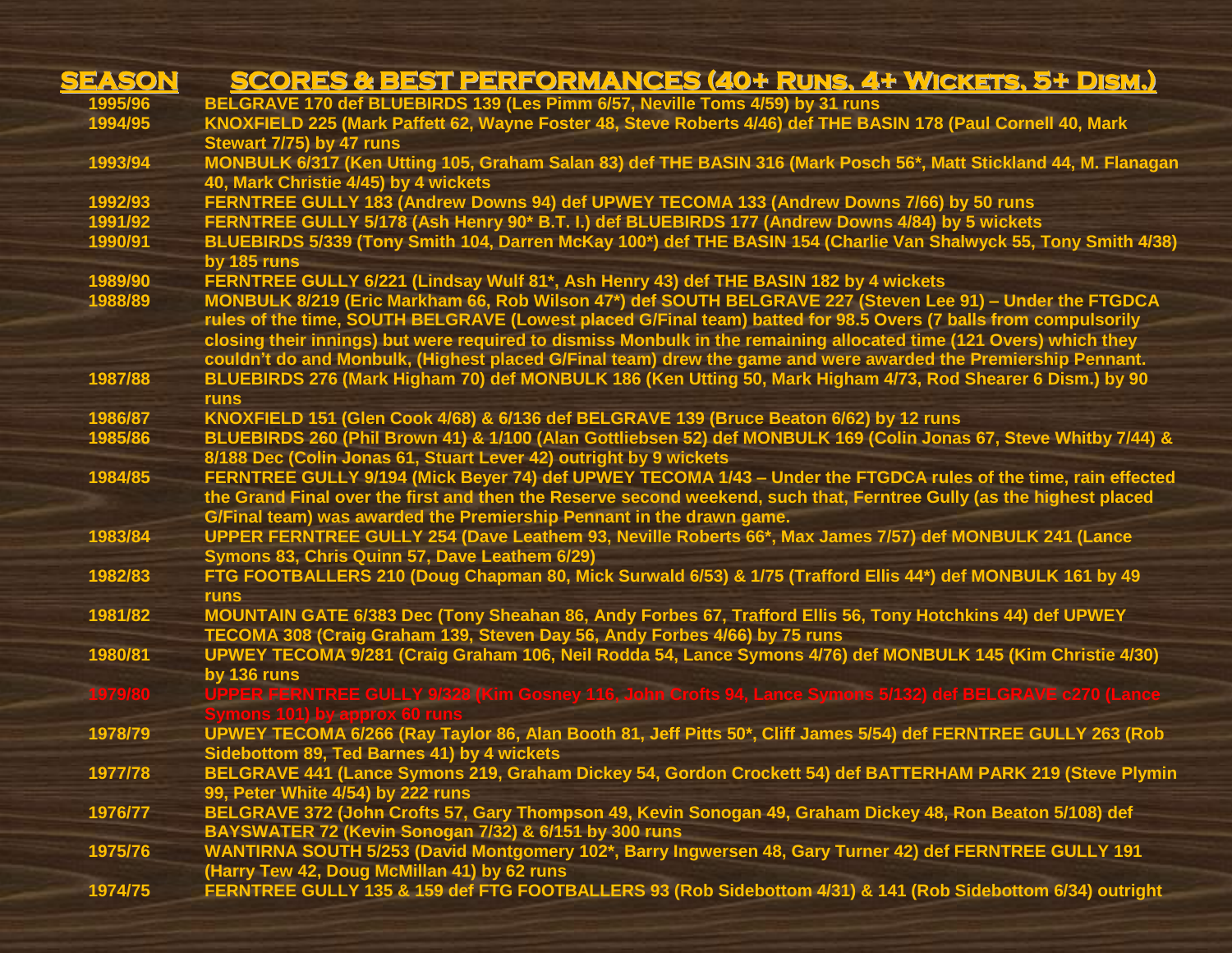| by 60 runs            |                                                                                                                                                                                      |
|-----------------------|--------------------------------------------------------------------------------------------------------------------------------------------------------------------------------------|
| <b>SEASON</b>         | <b>SCORES &amp; BEST PERFORMANCES (40+ RUNS, 4+ WICKETS, 5+ DISM.)</b>                                                                                                               |
| 1973/74               | BELGRAVE 157 & 4/237 (Graham Dickey 69, Gary Thompson 57, Steve Woodford 50*) def WANTIRNA SOUTH 149 (Geoff                                                                          |
|                       | Barr 45, B. Phillips 48, Vic Jessop 5/46, Kevin Duane 4/61) & 1/3 by 8 runs                                                                                                          |
| 1972/73               | FERNTREE GULLY 173 (Harry Tew 57, Dick Ballam 45) & 2/23 def MONBULK 137 (Kim Mastertoun 4/44) & 55 (Kim                                                                             |
|                       | Mastertoun 6/19, George Tew 4/30) outright by 8 wickets                                                                                                                              |
| 1971/72               | BAYSWATER 254 (Bob Dunstan 52, Martin Petty 51, Barry Hayes 41, Rob Sidebottom 4/81) & 8/202 Dec. (Norm Wright                                                                       |
|                       | 50) def FERNTREE GULLY 114 (Rob Sidebottom 56*, Don Johnson 5/28) & 6/76 by 140 runs                                                                                                 |
| 1970/71               | FERNTREE GULLY 209 (Mal McRae 77, Gary Turner 4/31) def WANTIRNA SOUTH 180 (Gary Turner 48, Rob Sidebottom                                                                           |
| 4/52) by 29 runs      |                                                                                                                                                                                      |
| 1969/70               | BAYSWATER 236 (John Barry 106) def WANTIRNA SOUTH 121 (Andy Forbes 6/40) by 115 runs                                                                                                 |
| 1968/69               | BAYSWATER 224 (John Barry 48) & 2/80 def WANTIRNA SOUTH 133 (Andy Forbes 5/70) & 166 (Alex Ingwersen 94)                                                                             |
| outright by 8 wickets |                                                                                                                                                                                      |
| 1967/68               | WANTIRNA SOUTH 194 (Barry Ingwersen 88, Dave McIntyre 4/44) def FERNTREE GULLY 185 (Peter Chapman 4/60) by 9                                                                         |
| <b>runs</b>           |                                                                                                                                                                                      |
| 1966/67               | BAYSWATER 311 (Peter Robinson 73, Norm Wright 47, John Dunstan 41) def FERNTREE GULLY 269 (Ian Ewart 86,                                                                             |
|                       | Barrie Joyner 51, Geoff Hopgood 4/69) by 42 runs                                                                                                                                     |
| 1965/66               | FERNTREE GULLY 399 (Barrie Joyner 84, Dave McIntyre 83*, Ian Ewart 67, Doug McMillan 50, Peter Hinch 5/83) & 2/56                                                                    |
|                       | def BORONIA CHURCH OF CHRIST 201 (Bill Manallack 69, Dave McIntyre 5/79) by 198 runs                                                                                                 |
| 1964/65               | BAYSWATER 220 (Norm Wright 60, John Mulvogue 48*, Barry Hayes 40) def UPWEY TECOMA 118 (Peter Kempson 46,                                                                            |
|                       | John Mulvogue 9/27) by 102 runs                                                                                                                                                      |
| 1963/64               | BAYSWATER 349 (Barry Hayes 100, Graeme Dunstan 54, John Barry 51, John Mulvogue 47) def FTG FOOTBALLERS                                                                              |
| 163 by 186 runs       |                                                                                                                                                                                      |
| 1962/63               | WANTIRNA SOUTH 176 (Les Webb 49, Ian Hibbins 6/60) def UPPER FERNTREE GULLY 103 (Peter Chapman 4/27, Alex                                                                            |
| 1961/62               | Ingwersen 4/46) & 6/176 by 75 runs - Weather prevented any play on Day 4<br>UPWEY TECOMA 212 (Peter Barry 5/41) & 7/194 (Arthur Drain 63, Ted McConchie 46) def BAYSWATER 217 (Kevin |
|                       | Sonogan 5/71) & 189 (Norm Wright 53, Kevin Sonogan 6/103) outright by 3 wickets                                                                                                      |
| 1960/61               | WANTIRNA SOUTH 140 (Jim Hobson 4/27) & 237 (Ron Adams 50, Les Webb 46, Les Simpson 45, Ian Hibbins 5/52) def                                                                         |
|                       | <b>UPPER FERNTREE GULLY 126 &amp; 0/2 -</b>                                                                                                                                          |
| 1959/60               | WANTIRNA SOUTH 229 (John Atkins 52) & 4/28 def MONBULK 120 (Merv Fleming 44, Russell Handasyde 4/22) & 136                                                                           |
|                       | (Ray Camm 40*, Peter Chapman 4/40) outright by 6 wickets                                                                                                                             |
| 1958/59               | UPPER FERNTREE GULLY 166 (Ian Hibbins 68, Ken Fleming 4/41) & 145 (Don Matthews 4/27) def MONBULK 104 (Keith                                                                         |
|                       | McAllister 4/12) & 9/165 (Tom Hughes 41*) by outright 42 runs                                                                                                                        |
| 1957/58               | BORONIA CHURCH OF CHRIST 159 (Don Maguire 40, George Williams 5/19) & 133 (John Closter 5/42, George Williams                                                                        |
|                       | 5/57) def SCORESBY 89 (Peter Driver 5/39) & 158 (George Williams 56, Peter Driver 4/53) outright by 45 runs                                                                          |
| 1956/57               | BORONIA CHURCH OF CHRIST 106 (Jim Hobson 5/21) & 9/150 (Ken Tyler 4/10) def UPPER FERNTREE GULLY 94 (Dr.                                                                             |
|                       | Mal Leembruggen 43*, Neil Paxton 6/30) & 160 (Keith McAllister 52* B.T.I., Dr. Mal Leembruggen 45, Neil Paxton 7/26)                                                                 |
| outright by 1 wicket  |                                                                                                                                                                                      |
| 1955/56               | UPWEY TECOMA 170 (John Gordon 55, Don Maguire 4/59) & 107 (Don Maguire 5/33, Neil Paxton 4/26) def BORONIA                                                                           |
|                       | CHURCH OF CHRIST 146 (Bill Fairfull 75, John Gordon 6/49) & 75 (Ernie Pike 4/17, John Gordon 4/27) outright by 56                                                                    |
| <b>runs</b>           |                                                                                                                                                                                      |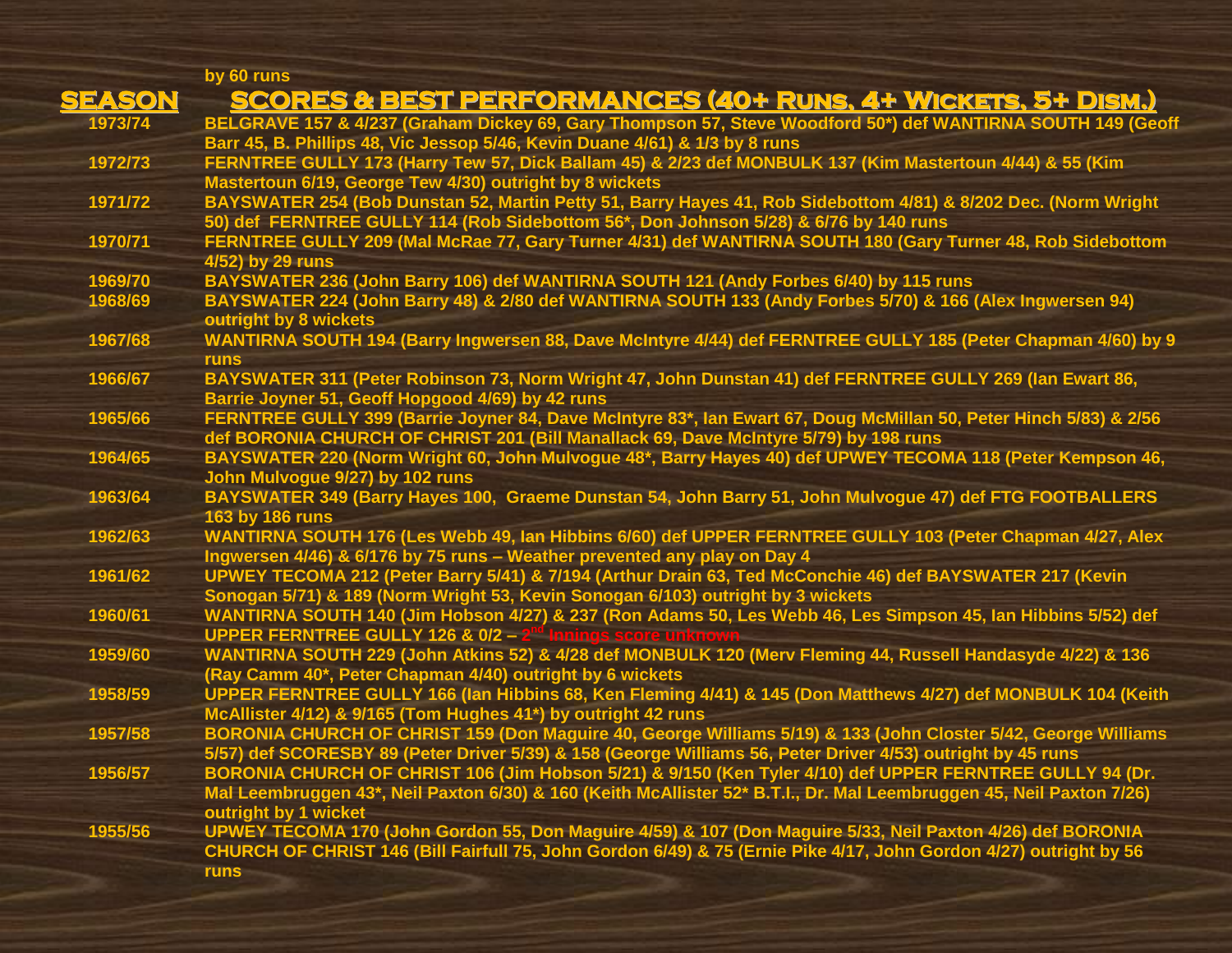| SEASON  | <b>SCORES &amp; BEST PERFORMANCES (40+ RUNS, 4+ WICKETS, 5+ DISM.)</b>                                                                                                                                        |
|---------|---------------------------------------------------------------------------------------------------------------------------------------------------------------------------------------------------------------|
| 195455  | UPPER FERNTREE GULLY 314 (Harry Anderson 68, Jim West 61, Bill Bruton 56, Roy Sidebottom 4/93) def FTG<br>FOOTBALLERS 1/17 (No details from Day 3 & 4) outright by an Innings & 50 runs                       |
| 1953/54 | FERNTREE GULLY 336 (Ken Whyte 134, Ian Ewart 56, Bill Dinsdale 42) def UPPER FENTREE GULLY 98 (Ken Whyte<br>4/26) & 66 (Arthur Hicks 6/29, Barry Stuart 3/10 Inc Hat Trick) outright by an Innings & 172 runs |
| 1952/53 | UPPER FERNTREE GULLY 203 (Peter Kinna 47, Keith Jensen 45, Laurie Benoit 5/42) def BAYSWATER NORTH 42 (Alex<br>Aplin 5/26) & 94 outright by an Innings & 67 runs                                              |
| 1951/52 | FERNTREE GULLY 67 (Don Downes 7/41) & 129 (Lloyd Bracher 63, Don Downes 6/37) def FTG FOOTBALLERS 72 (Jim<br>Bradley 5/30, Alan Barber 4/29) & 94 (Jim Bradley 5/38) outright by 30 runs                      |
| 1950/51 | BAYSWATER 146 (Keith Rosewarne 68, Arthur Hicks 8/31) & 1/66 def FERNTREE GULLY 89 (Laurie Benoit 5/36, Les<br>Rhodes 4/19) & 119 outright by 9 wickets                                                       |
| 1949/50 | FERNTREE GULLY 75 (Bob DeCoite 33* B.T.I., Alan Piergrosse 4/21) & 60 (Alan Piergrosse 4/16) def BAYSWATER 55<br>(Jim Bradley 4/25, Roy Dinsdale 6 Dism.) & 32 (Jim Bradley 7/16) outright by 48 runs         |
| 1948/49 | FERNTREE GULLY 240 (Harry Padgett 73*, Jim Bradley 51, Norm Pritchard 4/30, Avon Schultz 4/42) def BAYSWATER 88<br>(Roy Sidebottom 5/30) & 110 (Arthur Hicks 4/17) outright by an Innings & 42 runs           |
| 1947/48 | FERNTREE GULLY 204 (Jim Bradley 94*, Bob DeCoite 47, Bob Treleaven 4/67) def THE BASIN 89 (Mick Godfrey 40, Alan<br>Barber 5/9) & 72 outright by an Innings & 43 runs                                         |